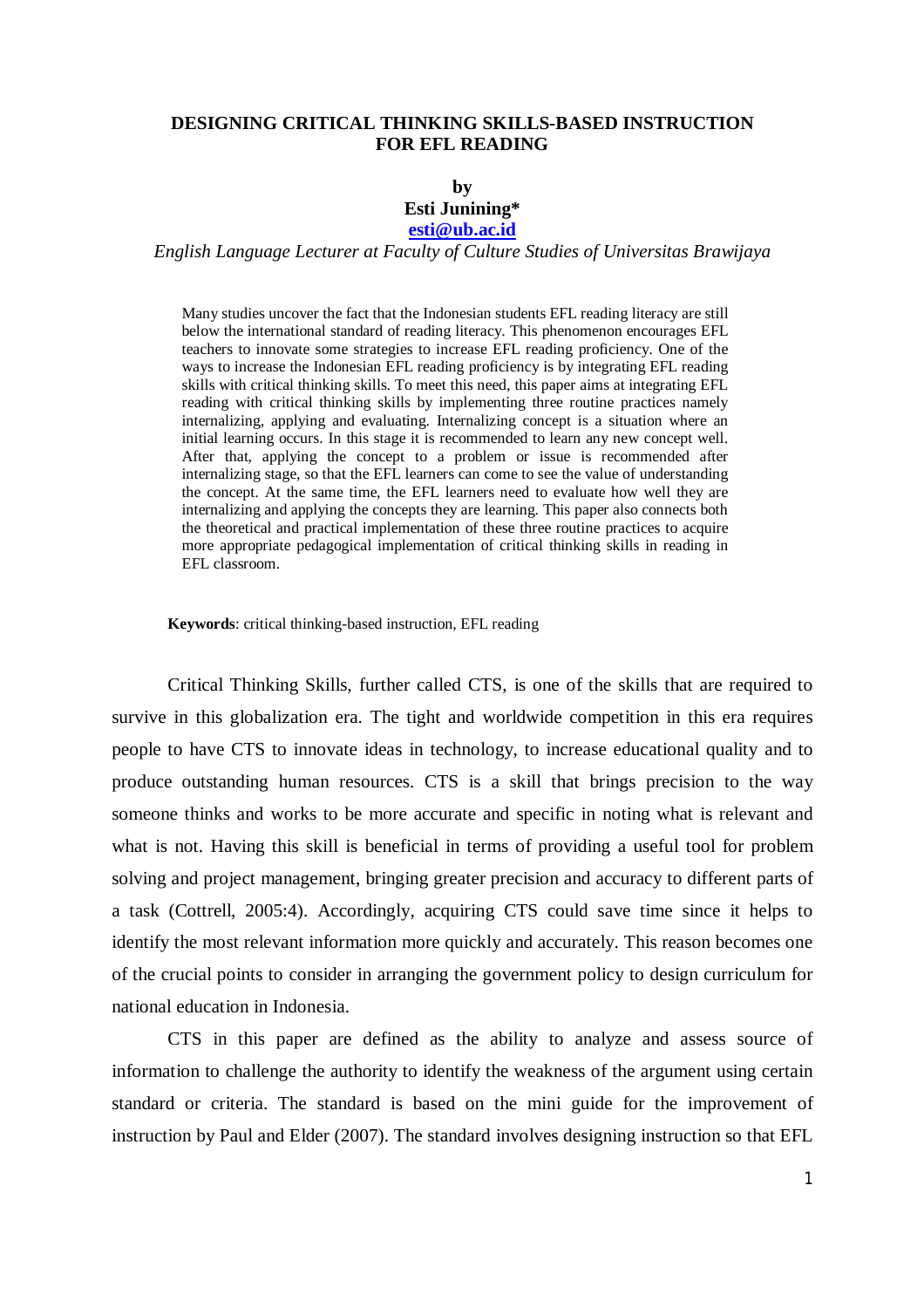learners engage in routine practice in internalizing and applying the concepts they are learning and evaluating their understanding of each.

The cognitive skill in CTS is similar to reading skill in a way that both are valuing cognitive activities or skills. The process of reading is the process of activating the brain to encode language from printed media. The skills of encoding language are undoubtedly needed to assign a meaning to the written symbols in the text. Thus, reading skills, among other language skills are of equal importance to assimilation process that is a process of integrating various new information from the text with what is already known (Aebersold & Field,1997; Grabe, 2009; Koda, 2004, Gerrig & Zimbardo, 2002).

The important role of reading in English language teaching is directed to reading for academic purposes (Cahyono & Widiati, 2006; Suharmanto, 2006). In the study on the teaching of EFL reading in Indonesian context, Cahyono & Widiati, 2006 emphasized the importance of reading among other language skills. They revealed that the demand that the students should be able to comprehend messages conveyed by reading texts has led to a new trend that the teaching of ESL/EFL reading should be placed in its primacy for some reasons. First, there was a need to enable students to learn academic subjects through reading textbooks and similar materials. Second, written texts offer various pedagogical purposes such as enhancing language acquisition process, providing good models for writing and providing opportunities to introduce new topics, to stimulate discussion and to study language. On the basis of these, this study is intended to incorporate CTS with reading.

Despite the prominent factor in acquiring EFL reading proficiency, some studies have indicated that most of EFL learners still have unsatisfactory result in English as Foreign Language (EFL) reading proficiency (Lie, 2007). The low scores of EFL reading and English communication might be the causes of the unsatisfactory scores on EFL proficiency. This finding encourages many studies to increase EFL reading competences (Sulistyo & Suharmanto, 2007; Lie, 2007, Iftanti, 2012).

Many attempts are made to improve the EFL reading strategies in EFL learning. What has been the concern of this paper is introducing the CTS based instruction to improve EFL reading skills. The design includes internalizing, applying and evaluating concept to be implemented in EFL reading classroom. Figure 1 describes the concept of this design.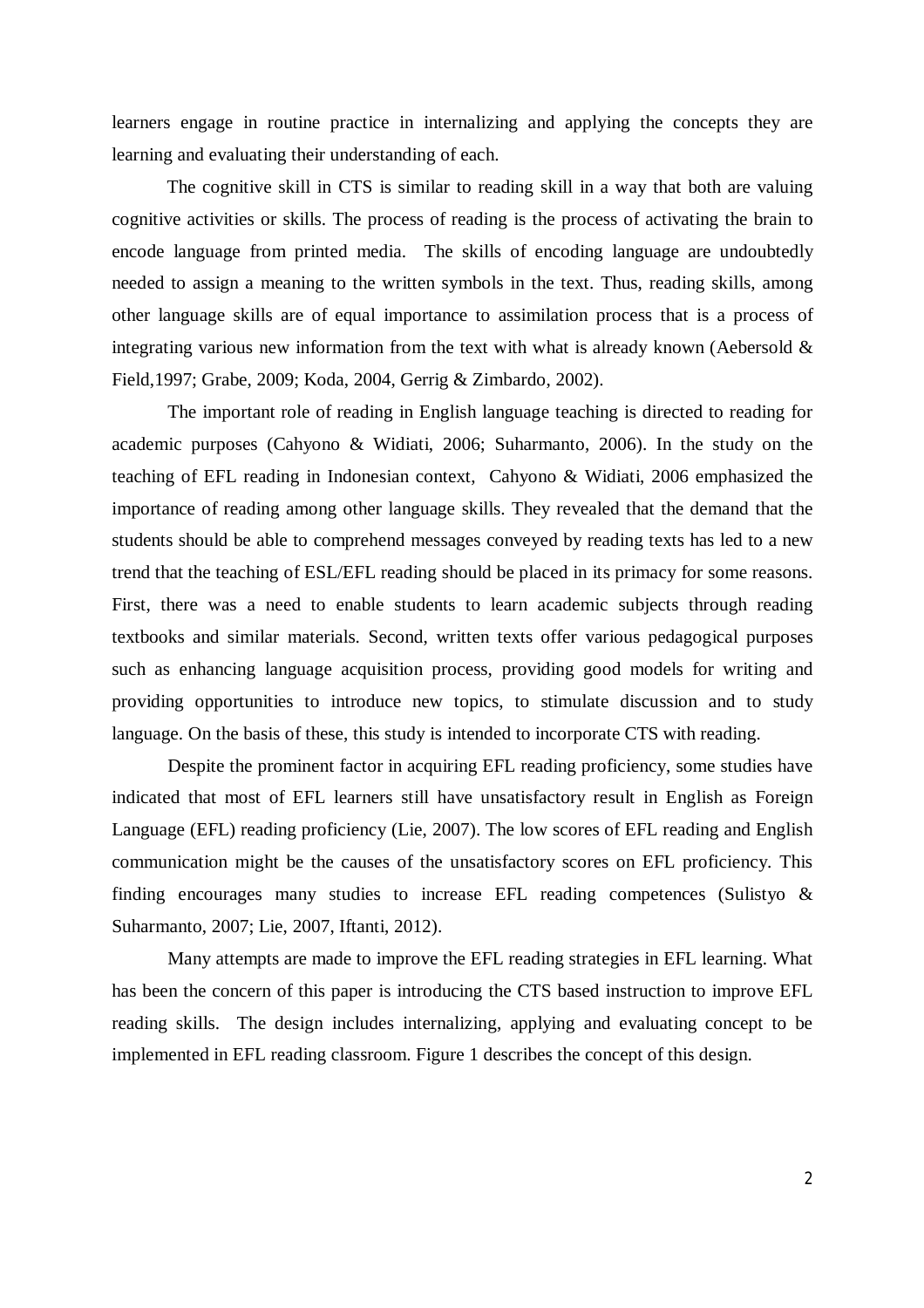

Figure 1. Design of CTS-Based EFL Reading

Internalizing the concept is the initial step in CTS based EFL reading strategy. It is a specific ability to incorporate culture and social relationship within the self as conscious or subconscious guiding principles through learning or socialization. In this step, EFL reading learners internalize the key concept in the subject by exploring the schemata, relating the subject with previous knowledge to get sufficient and clearer concept and ideas of the subject being read. Vygotsky (2014) stressed internalization is the process of recognizing the importance of past experiences and prior knowledge in making sense of new situation or present experiences. Therefore, all new knowledge and newly introduced skills are greatly influenced by each student's culture, especially their family environment. Further, he stated that internalizing is the overall goal of education.

The second step of this model design is applying the concept to a problem or issue so that they come to see the value of understanding the concept. This step includes the skill to apply strategies that help them to comprehend and interpret informational and literary texts (ORC. resources, 2014). According to Paul and Elder (2007) "It is only when students apply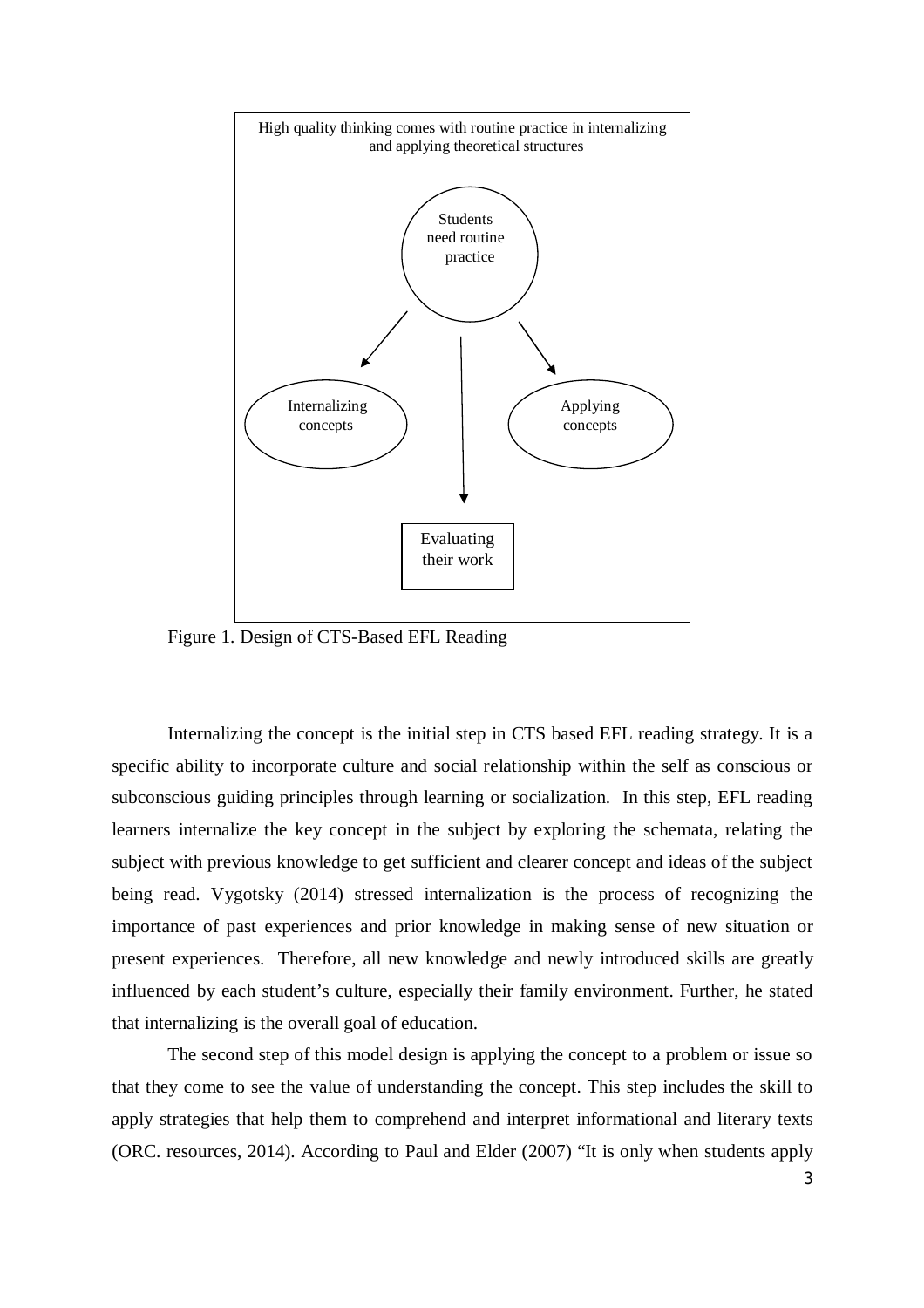what they are learning to actual situations or problems that they come to see the value in what they are learning. And only when they see the value in learning the content will they be internally motivated to do so." In other words, EFL learners could master the real EFL reading skills when the y applies them in a meaningful way such as practicing and evaluating their work.

The final CTS-based EFL reading strategy in this model is evaluating. This is the strategy of self-evaluating their work. In this self-assessment, EFL learners are suggested to figure out the logic of what they are reading. According to Paul and Elder (2007), a good reading is a dialogue between the reader and the text. The writer has chosen words to convey his/her thoughts and experiences. The reader must translate from those words back into his/her own thoughts and experiences, and thereby capture the meaning of the author. This is a complex process. One effective way to teach students this process is by modeling it as follows.

The teacher should place the students into groups of three, each with a letter assigned (A, B,C). He/she, then, reads a paragraph or two out of the text aloud slowly, commenting on what the teacher is reading as what he/she is reading. In this sense, the teacher explains what is making immediate sense and what needs to figure out by further reading. After modeling in this manner for a couple of paragraphs, the teacher asks student A to take over and read aloud to B and C. In this case, student A should explain to the other members of the group, sentence by sentence, what he/she is able to figure out and what he/she is not. After A is finished with two paragraphs, then B and C comment on what they do and do not understand (in the paragraphs that A read). Then, the teacher read aloud to the whole class the two paragraphs that A read, commenting as you go. Then, B takes over and reads the next two paragraphs to A and C. Then, A and C add their thoughts. Then, the teacher reads aloud what B read. Then, the teacher goes on to C who reads the next two paragraphs to A and B, and so on. As the students are reading in their groups of three, the teacher is circulating around the room listening in and getting an idea of the level of proficiency of their critical reading. The more the teacher uses this process, the better students become at critical reading. When the learners become proficient at it, they begin to ask questions in their own minds as they read, clarifying as they read, questioning what they do not understand.

In conclusion, the model design CTS-based EFL reading consists of three primary steps namely internalizing, applying and evaluating. Implementing the three strategies are